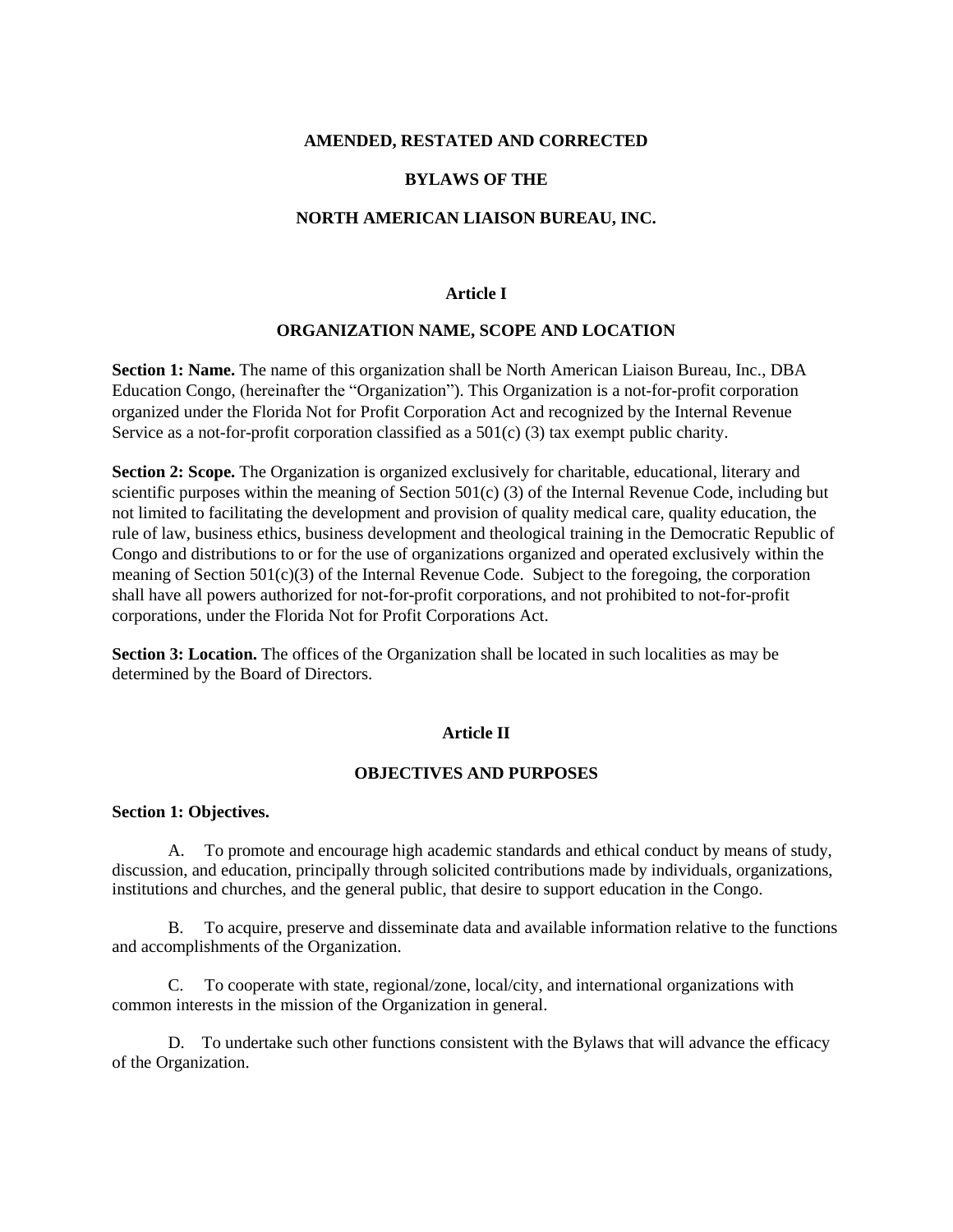### **Section 2: Purposes.**

A. To recruit academic, scientific, administrative and technical personnel in cooperation with educational organizations in the Congo.

B. To invest, direct and use net revenues for the support and benefit of education in the Congo, either in the form of scholarship endowments, or grants and funding for improvements and educational programs.

C. Notwithstanding any other provision of these Bylaws or the Articles of Incorporation, the Organization, shall not conduct or carry on any activities not permitted to be conducted or carried on by any organization that shall be exempt from federal income taxation under Section 501 (c) (3) of the Internal Revenue Code of 1986, now existing or hereafter amended.

# **Article III**

# **BOARD OF DIRECTORS**

**Section I: Authority and Responsibility.** The governing body of the Organization shall be the Board of Directors. The Board of Directors shall have supervision, control and direction in the affairs of the Organization, its committees and publications; shall determine its policies or changes therein; shall actively prosecute its objectives and supervise the regulations for the conduct of its business as shall be deemed advisable and may in the execution of the powers granted delegate certain of its authority and responsibility to the officers or staff.

**Section 2: Composition and Term.** The Board of Directors shall consist of not more than twenty (20) elected volunteers interested in promoting education in the Congo and willing to make regular contributions of time and funding to the activities and mission of the organization. Each director shall serve a three (3) year term, subject to reelection. Each director is limited to serving three (3) consecutive terms. The members shall be divided into three classes, with one class to be elected each year. New members shall be placed in one of the classes in order to achieve an equal number in each class, if possible. Membership begins upon election.

**Section 3: Nomination and Election.** Each director shall be nominated and elected as Board seats become available, upon the expiration of the terms, resignation and/or removal of existing Directors.

**Section 4: Quorum of the Board.** At any meeting of the Board of Directors, one half (1/2) or more of the Board, including attendance via virtual means, shall constitute a quorum for the transaction of business of the Organization. Any such business thus transacted shall be valid providing it is affirmatively passed upon by a majority of those present.

**Section 5: Meetings of the Board.** A regular meeting of the Board of Directors shall be held annually each administrative year at such time and place as the Board of Directors may prescribe. An additional Spring meeting may be held using telephonic or other electronic conference media. Special meetings, to be held using telephonic or electronic media, may be called by the President. Notice by U.S. mail, email, or telephone of all regular Board meetings shall be given to the directors not less than thirty (30) days before the meeting is held. Special meetings may be called by the President, or at the request of at least three (3) directors to the President. Notice by U.S. mail, email, or telephone of all special Board meetings shall be given to the directors not less than seventy-two (72) hours before the meeting is held.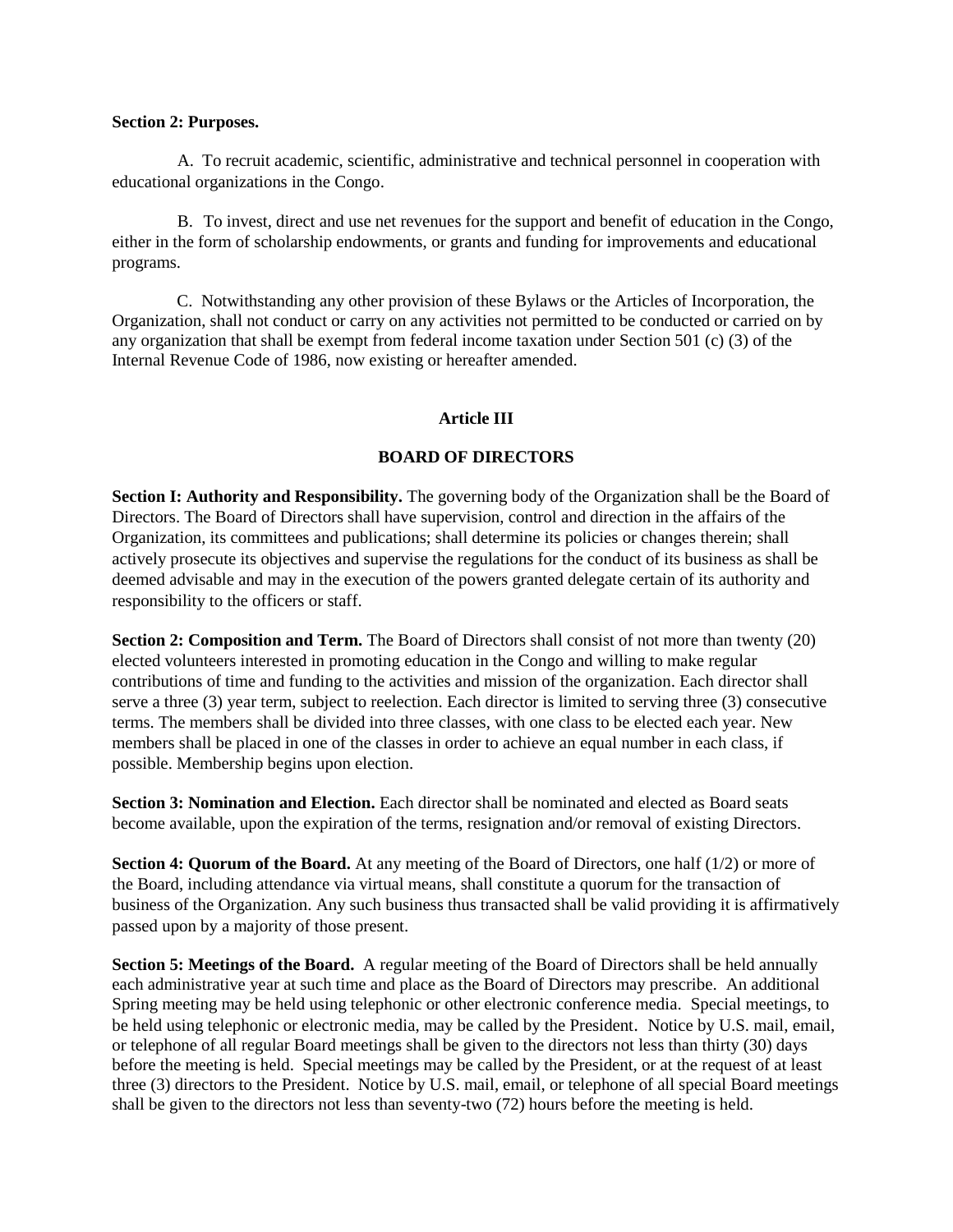**Section 6: Voting.** Voting rights of a director shall not be relegated to another, nor exercised by proxy.

**Section 7: Voting by Mail/Email.** Action taken by a mail/email ballot of the members of the Board of Directors, in which at least a majority of such directors in writing indicated themselves in agreement shall constitute a valid action of the Board of Directors if reported at the next regular meeting of the Board. Actions communicated and responded to by e-mail are acceptable.

**Section 8: Absence.** Any elected officer or director who shall fail to attend two (2) consecutive in-person annual meetings or two consecutive virtual mid-year meetings of the Board of Directors shall automatically vacate the seat held on the Board of Directors and the vacancy shall be filled as provided in these Bylaws. However, the Board of Directors shall consider each absence of an elected officer or director as a separate circumstance and may expressly waive or excuse the absence, or permit virtual attendance of the annual in-person meeting if significant mitigating circumstances exist and/or the President has been previously notified of the absence and reason. Waiver of the absence shall require an affirmative vote of a majority of the Board of Directors.

**Section 9: Vacancies or removal.** Any vacancy on the Board of Directors between Annual Meetings shall be filled by the Board of Directors as prescribed in Article III, Section 3. A director so elected to fill a vacancy shall serve the unexpired term of his/her predecessor. The Board of Directors may in its discretion by affirmative vote of two thirds (2/3) of its members remove any director for cause.

**Section 10: Compensation.** Directors and elected officers shall not receive any compensation for their services but may with prior approval be reimbursed for out of pocket expenses incurred on behalf of the Organization if supported by invoice.

**Section 11: Indemnification.** Every director and officer of the Organization, and such others as specified from time to time by the Board of Directors, shall be indemnified by the Organization against all expenses and liabilities including counsel fees reasonably incurred or imposed upon them in connection with any proceedings to which they may be a party, or in which they may become involved, by reason of being or having been a director or officer of the Organization, or any settlement thereof, whether the person is a director or officer at the time such expenses are incurred, except in cases wherein the director or officer is adjudged guilty of willful malfeasance or malfeasance in performance of duties. The foregoing right of indemnification shall be in addition to and not exclusive of all other rights to which the indemnified may be entitled.

# **Article IV**

# **OFFICERS**

**Section 1: Elected Officers.** The officers of the Organization shall be President, Vice President, Secretary, Treasurer, and Executive Director to be elected by the Board of Directors of the Organization. These officers shall serve until their successors have been duly elected and assume office, or upon resignation.

**Section 2: Qualifications.** Any active member of the Board of Directors of the Organization in good standing shall be eligible for nomination and election as an elected officer of the Organization.

**Section 3: Nomination and Election of Officers.** The slate of proposed officers for the next year shall be presented to the Board of Directors at the Annual meeting. Additional nominations may be made from the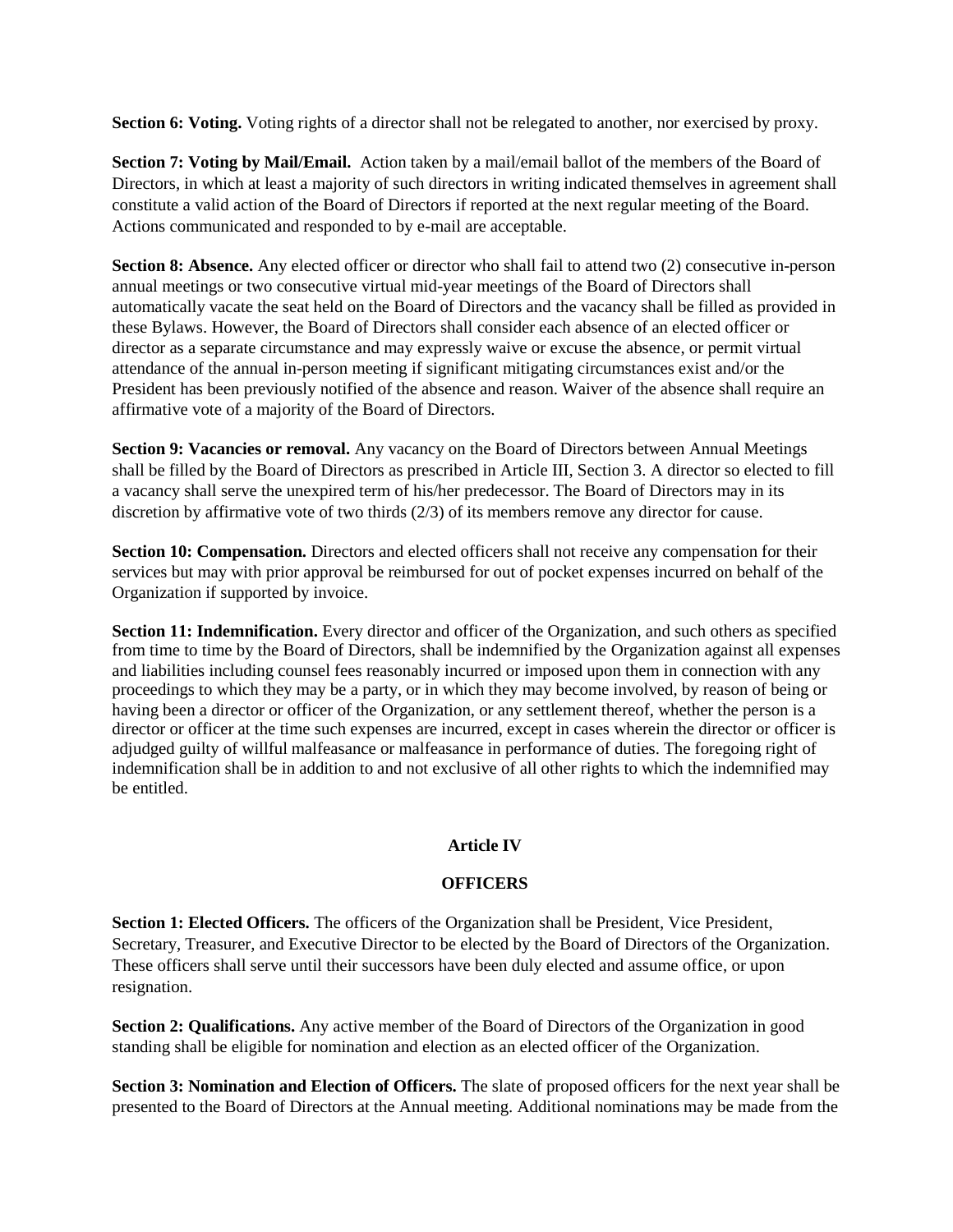floor. Any person nominated shall have given his/her consent to nomination and election as an officer.

**Section 4: Term of Office.** Each officer shall take office immediately upon election and shall serve for a term of three (3) years or until one's successor is duly elected and qualified. The terms of officers shall be staggered, in the interest of the continuity of the Board of Director's business. Each elected officer shall serve concurrently as a member of the Board of Directors and as a member of the Executive Committee.

**Section 5: Vacancies/Removal.** Vacancies in any elective office may be filled for the balance of the term thereof by the Board of Directors at any regular or special meeting. The Board of Directors in its discretion, by two thirds (2/3) vote of all its members, may remove any officer from office for cause.

### **Article V**

#### **EXECUTIVE DIRECTOR**

**Section 1: Administrative Office.** There shall be the office of the Executive Director of the Organization. This position shall be filled by a regular voting member of the Board of Directors, who shall serve without compensation.

**Section 2: Duties.** The Executive Director shall be the correspondent for all business, shall coordinate with the editor(s) and publisher of the Organization's newsletter its content and distribution, shall record all contributions, make disbursements in accord with guidelines or specific measures approved by the Board, and in general coordinate the activities of the Organization.

# **Article VI**

#### **DUTIES OF THE OFFICERS**

**Section 1: President.** The President of the Board of Directors of the Organization shall preside over the Annual Meeting of the Board, as well as any called meetings of the Board of Directors. The President shall serve as an ex-officio member, with right to vote, on all committees except the Nominating Committee. The President shall make all required appointments of standing and special committees as prescribed by these Bylaws.

**Section 2: Vice President.** There shall be one (1) Vice-President of the Board of Directors. At the request of the President, he/she may preside during a meeting and shall serve in the absence of the President-Chair. Other duties may be assigned.

**Section 3: Secretary.** The Secretary shall be in charge of the Organization's records. As secretary of the Organization, he/she shall be responsible for the proper and legal communication of notices to the Board of Directors. He/she shall see to the proper recording of proceedings of meetings of the Organization, and of the Board of Directors, and reports of all committees and carry into execution any orders, votes and resolutions not otherwise committed.

**Section 4: Treasurer.** The Treasurer shall be in charge of the Organization's funds. He/she shall: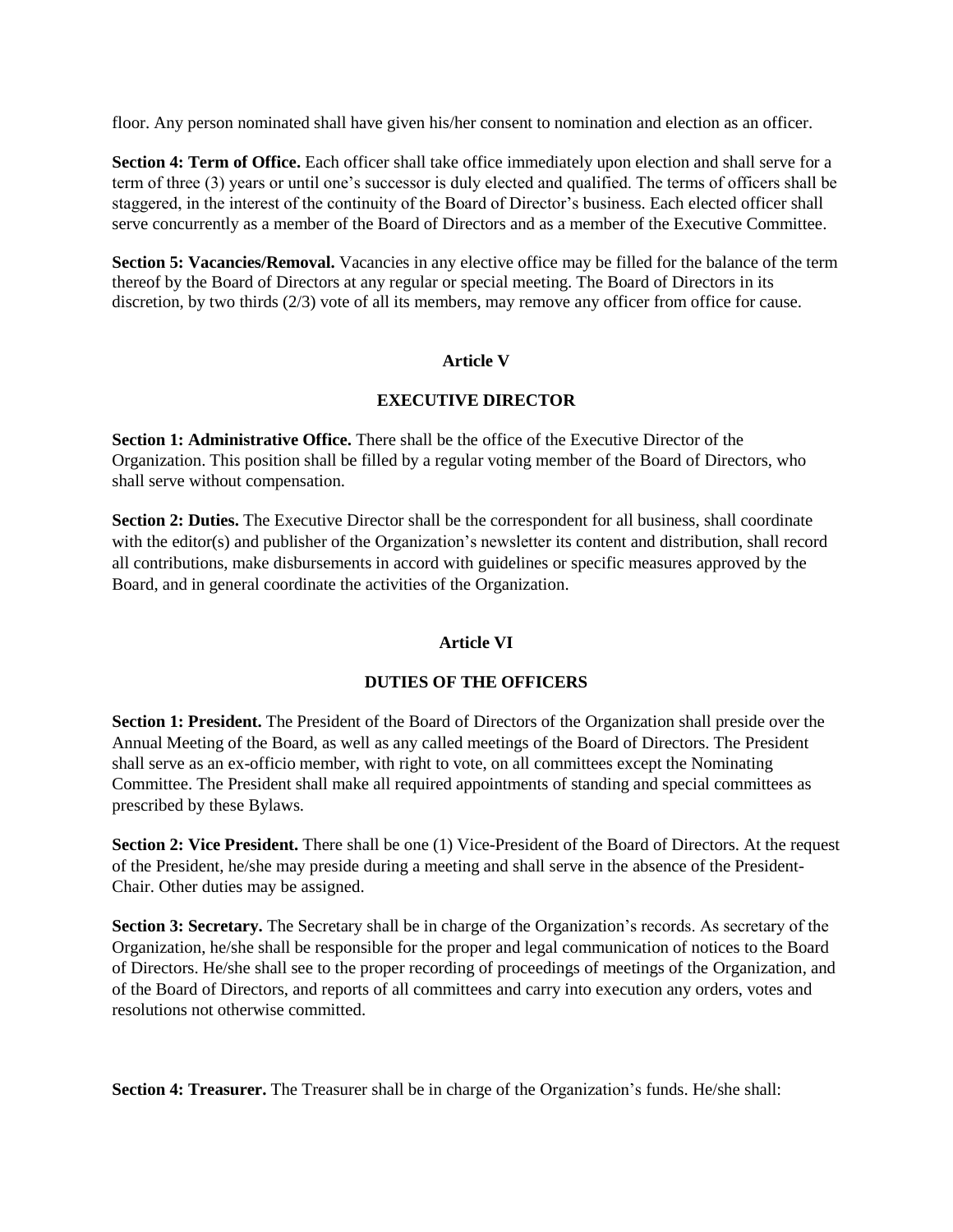**a)** Establish proper accounting procedures for handling of the Organization's funds in such banks, trust companies and/or investments approved by the Board. He/she shall report on the financial condition of the Organization at the meetings of the Board of Directors and at other times when called upon by the President. At the end of the fiscal year as Treasurer, he/she shall prepare an annual report for review by the Board of Directors.

**b)** He/she shall be responsible for the timely completion and filing of all tax returns and other appropriate filings regarding the financial operations and/or condition of the Organization. A certified public accountant may be retained at the Organization's expense to help guide the review, audit or tax return or other filing requirements.

**c)** At the expiration of the Treasurer's term of office, he/she shall deliver to his/her successor all books, computer files, money and other Organization property in his/her charge, or in the absence of a successor, he/she shall deliver such properties to the President of the Organization.

# **Article VII**

### **COMMITTEES**

**Section 1: Executive Committee.** The Executive Committee shall consist of the Officers and the Chairs of all Standing Committees. It may conduct any necessary business between meetings of the Board of Directors, reporting all action at the next regular meeting of the Board of Directors.

#### **Section 2: Standing Committees.**

**A. Nominating Committee.** The Nominating Committee shall consist of the Secretary and three members appointed by the President each year, retaining at least one member from the previous year for continuity. The Committee shall present nominees for Executive Director, President, Vice President, Secretary and Treasurer as the terms end. The Committee shall place new members elected to the Board of Directors in classes in order to achieve approximately equal membership in each class.

**B. Finance Committee.** The Finance Committee shall consist of the Treasurer, the Executive Director and three members appointed by the President each year, retaining at least one member from the previous year for continuity. The Committee shall review the investment portfolio of the Organization annually and make recommendations with respect to its management. There shall be an annual audit or review by an independent CPA firm named by the Board of Directors. The Committee shall review the annual financial statements in conjunction with the CPA firm's review and make recommendations to the Board. In addition, the committee shall carry out other related activities as designated by the President on behalf of the board.

**C. Development Committee.** The Development Committee shall consist of the Chair and members appointed by the President each year, retaining a sufficient number of members from the previous year for continuity. The Committee shall lead efforts of the Board to market EC and raise funds through publicity, including a semi-annual newsletter, and direct appeals to donors and potential donors. The Committee shall also maintain the database of donors and tracking of donations. In addition, the committee shall carry out other related activities as designated by the President on behalf of the board.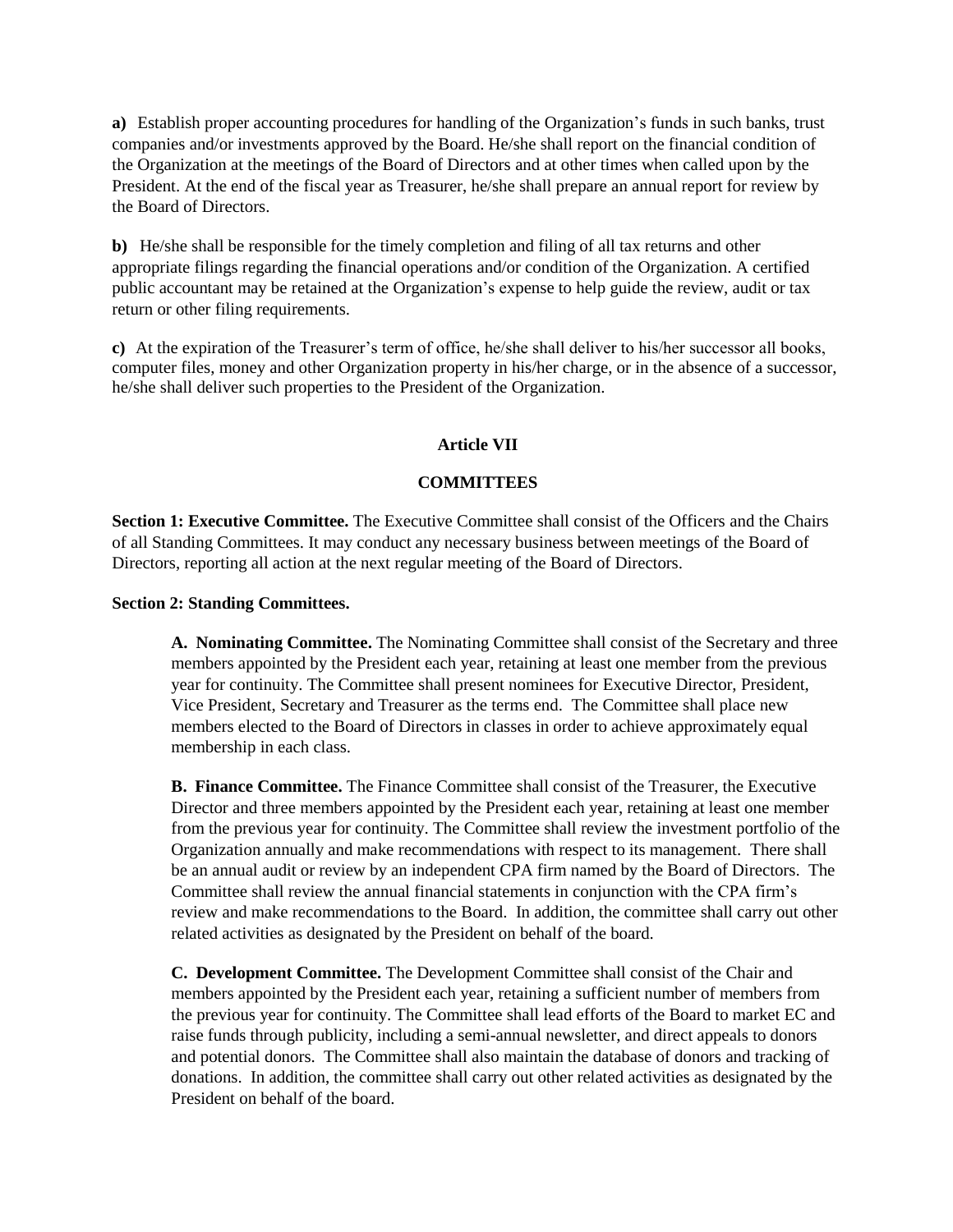**D. Medical Committee.** The Medical Committee shall consist of the Chair and members appointed by the President each year, retaining a sufficient number of members from the previous year for continuity. The Committee shall lead efforts of the Board to assist in provisioning of medical lab equipment and resources for development of field clinics. The Committee shall also assist in networking and collaboration among universities for purposes of medical research. In addition, the committee shall carry out other related activities as designated by the President on behalf of the board.

**E. Scholarship Committee.** The Scholarship Committee shall consist of the Chair and members appointed by the President each year, retaining a sufficient number of members from the previous year for continuity. The Committee shall monitor and maintain the processes for collection, disbursement, and accounting of scholarships, and for reporting to the Board. In addition, the committee shall carry out other related activities as designated by the President on behalf of the board.

The president may appoint such ad hoc committees as may be needed to carry out the work of the Organization and determine their membership, responsibilities, and duration.

# **Article VIII**

# **COUNCIL OF ADVISORS**

The Council of Advisors shall advise and counsel the Board of Directors and its leadership. Members should contribute financially and may be invited by the President to serve on a committee or to perform other tasks in support of the mission of the organization. The composition of the Council shall be as follows:

- A. As emeriti, former members of the Board of Directors of the Organization.
- B. Others (to be invited by the Board of Directors)

Members of the Council may attend at their own expense the Annual Meeting of the Organization, as observers who are free to speak but have no vote.

# **Article IX**

# **CORPORATE SEAL**

The Board of Directors shall provide a corporate seal in circular form and having thereon the name of the corporation, and the state incorporation and the words "Corporate Seal" as follows:

## **North American Liaison Bureau, Inc. Corporate Seal 1998 Florida**

Any officer of the corporation may affix the corporate seal to documents as required.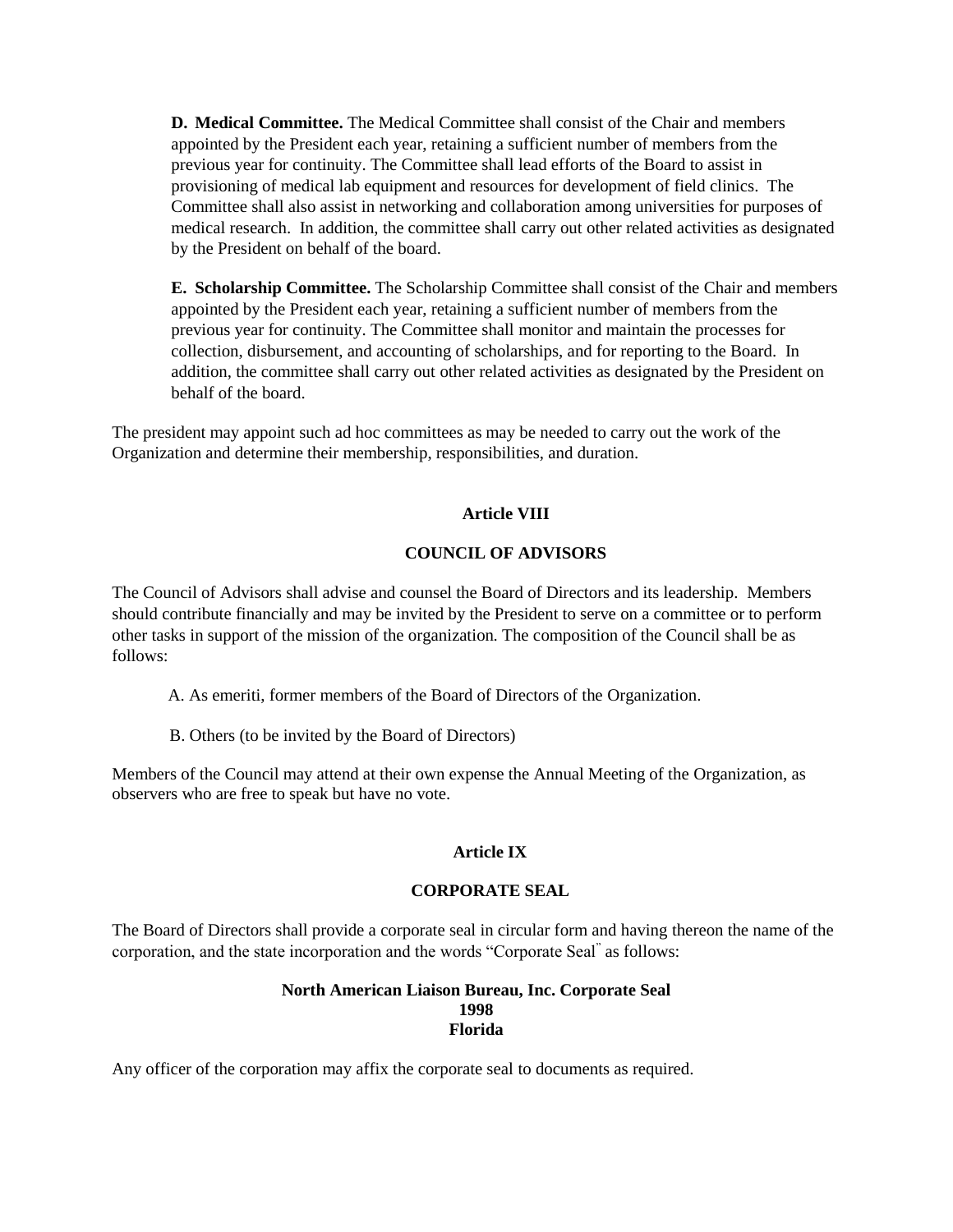### **Article X**

### **FINANCES**

**Section 1: Fiscal Period.** The fiscal period of the Organization shall be prescribed by the Board of Directors.

**Section 2: Budget.** The Board of Directors shall adopt an annual operating budget covering all activities of the Organization.

**Section 3: Review or Audit.** The Organization's financial condition shall be audited or reviewed annually by an independent auditor, who shall be recommended by the Treasurer and appointed by the Board of Directors. Annual audits or reviews shall be presented to the Board of Directors by the Treasurer for review and approval.

### **Article XI**

### **DISSOLUTION**

The Organization will use its funds only to accomplish the objectives and purposes specified in these Bylaws and no part of said funds shall inure, or be distributed, to the members of the Organization.

Upon dissolution of the Organization, care shall be taken by the Board or its successor to ensure that any remaining assets continue to serve the causes for which they were originally donated (provided the designated entity continues to comply with the Organization's standards of transparency and accountability for recipients), i.e. to provide scholarships for students at the Université Protestante au Congo. This includes the Named Funds and any unrestricted reserves. Any assets originally given to benefit other organizations should continue to be used for that purpose. In all cases the priority shall be to make annual distributions compatible with long-term preservation of the corpus. All distributions must be used for one or more exempt purposes within the meaning of Section 501(c)(3) of the Internal Revenue Code, to the extent that such distributions are at the time permissible for organizations exempt under Section  $501(c)(3)$ , and otherwise in accordance with Article XI of the articles of incorporation. To that end, the assets shall be entrusted to a foundation or mission board that is willing to maintain them in a separate fund and follow the guidelines for distributions. In the event that UPC or other specified designee should cease operation or otherwise fail to qualify for continued support, the distributions may be made to other institutions of higher education in the Democratic Republic of Congo, in consultation with the mission boards of the Christian Church (Disciples of Christ) and the Presbyterian Church (USA), which should each recommend approximately one half of the total distribution.

# **Article XII**

#### **AMENDMENTS**

**Section 1: Proposing.** Amendments to or repeal of these Bylaws may be proposed by the Board of Directors on its own initiative.

**Section. 2: Approval.** Amendments to or a repeal of these Bylaws shall be approved by two thirds (2/3)